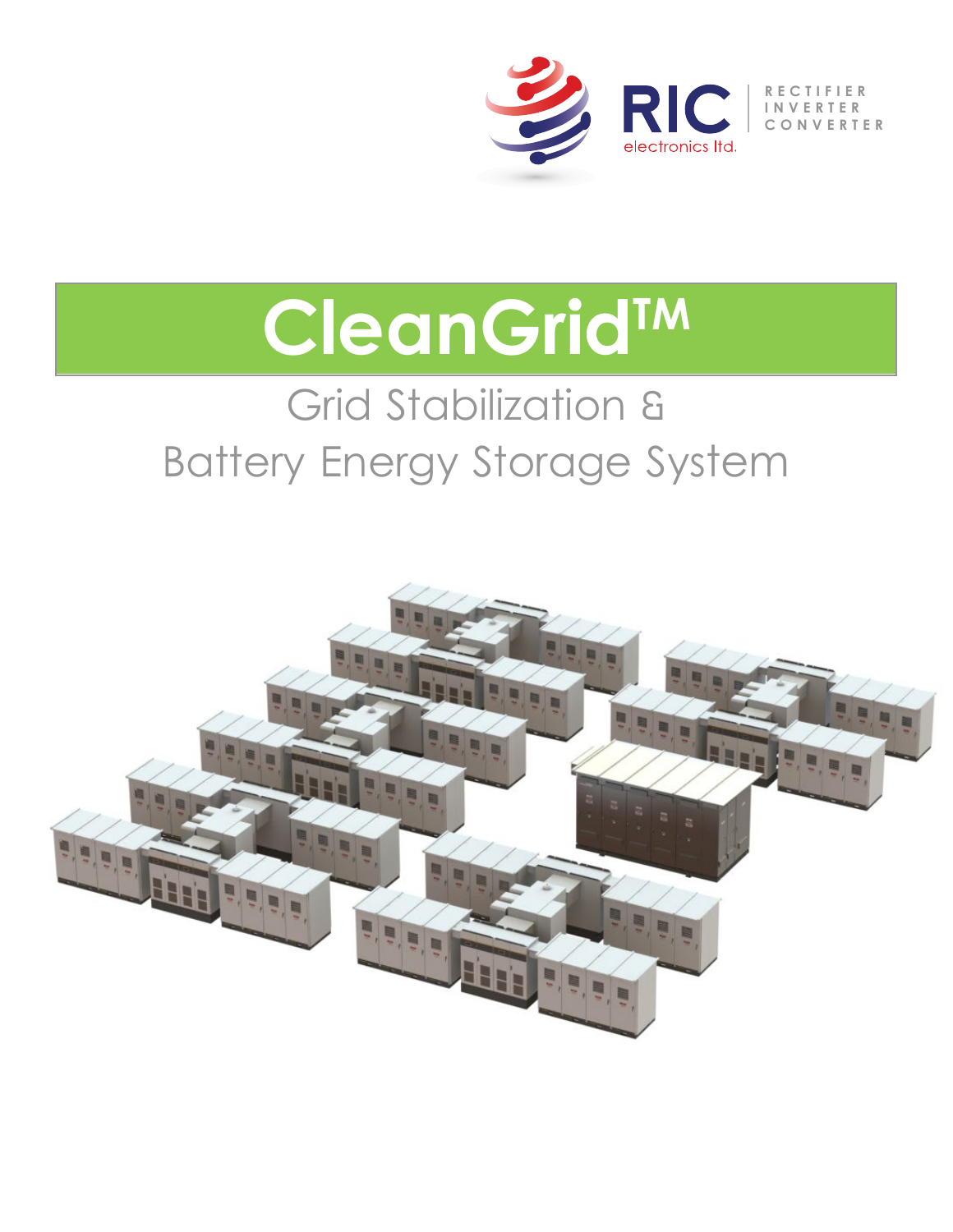# CLEAN**GRID TM**

#### **Battery Energy Storage System**

The electricity industry is facing significant and rapid changes that present new challenges and opportunities for reliability, security, and resilience. Dependency on electricity as an energy source will be greater than ever and electrification is a focal point of policy moving forward.



**1MW, 2MWH CLEANGRID Battery Eneregy Storage System (BESS)**



**Battery monitoring card for lithium iron phosphate batteries**

RIC Electronics has designed and manufactured battery monitoring system for lithium iron phosphate (LiFePO4) batteries.

This proprietary design allows for active and passive charging as well as safe and consistent power delivery.

### Critical Use Cases

Clean**Grid** can be used to help:

- Electrical grid support (capacity, congestion, resiliency)
- Time of Use (TOU) management
- Diesel generator reduction
- Capex Deferral



**LiFePO4 batteries inside BESS**

- **Capacity**
- **Congestion**
- **Resiliency**

**• Capex Deferral** 

#### **Use Case Description**

- Energy storage improves the efficient opertation of the grid, reducing congestion on the grid at peak periods which causes line losses.
- Cost avoidance of extra transmission charges from neighboring independent System Operator (ISOs) during times of congestion by deploying strategically situated energy storage resources.
- Battery ensures critical loads stay energized during outages and transients (resiliency).
- Energy storage can also reduce the need to build additional infrastructure to meet rare system peak demand situations.
- **Energy Arbitrage**
- **Voltage Support**
- **Frequency Regulation**
- **Spinning Reserve**
- Fast frequency stabilization in real-time. • A dynamic source of reactive power – ability to inject or absorb Reactive Power (Volt-Amp

• Stores energy when grid prices are low, then sells when prices are high (real-time markets).

Reactive or VARs) to sustain voltage within limits. • With its ability to provide grid services within milliseconds, a battery storage system can

effectively replace spinning reserve generators through so-called "synthetic inertia".